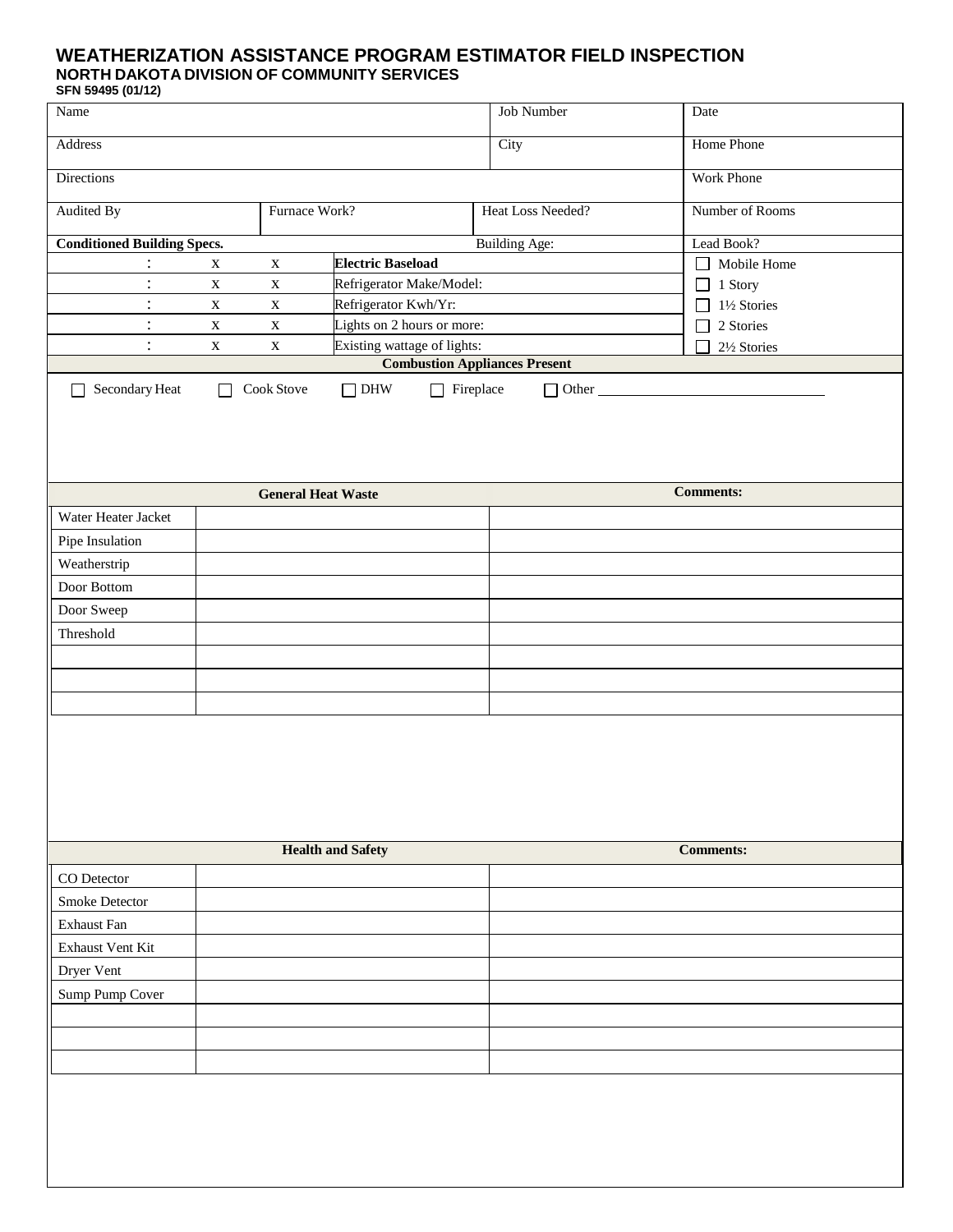| <b>ATTIC/CEILING INSULATION</b> |               |        |              |                          |                                      |             |               |            |           |
|---------------------------------|---------------|--------|--------------|--------------------------|--------------------------------------|-------------|---------------|------------|-----------|
| Name/Location                   | Width         | Length | Pre - Inches | Cavity Depth             | Edge Height                          |             |               |            |           |
|                                 |               |        |              |                          |                                      |             |               |            |           |
|                                 |               |        |              |                          |                                      |             |               |            |           |
|                                 |               |        |              |                          |                                      |             |               |            |           |
|                                 |               |        |              |                          |                                      |             |               |            |           |
|                                 |               |        |              |                          |                                      |             |               |            |           |
|                                 |               |        |              | <b>WALL INSULATION</b>   |                                      |             |               |            |           |
|                                 | Location      | L. Ft. | Height       | Pre - Inches             | Cavity Depth                         | Window Area |               |            |           |
|                                 |               |        |              |                          |                                      |             |               |            |           |
|                                 |               |        |              |                          |                                      |             |               |            |           |
|                                 |               |        |              |                          |                                      |             |               |            |           |
|                                 |               |        |              |                          |                                      |             |               |            |           |
|                                 |               |        |              |                          |                                      |             |               |            |           |
|                                 |               |        |              |                          |                                      |             |               |            |           |
| Siding Type                     |               |        |              |                          |                                      |             |               |            |           |
|                                 |               |        |              |                          | <b>FLOOR or PERIMETER INSULATION</b> |             |               |            |           |
| Name/Location                   | Joist Spacing | Width  | Length       | $\rm Pre$ - $\rm Inches$ | Joist Depth                          | Patching?   |               |            |           |
|                                 |               |        |              |                          |                                      |             |               |            |           |
|                                 |               |        |              |                          |                                      |             |               |            |           |
|                                 |               |        |              |                          |                                      |             |               |            |           |
|                                 |               |        |              |                          |                                      |             |               |            |           |
|                                 |               |        |              |                          |                                      |             |               |            |           |
|                                 |               |        |              | <b>DOORS</b>             |                                      |             |               |            |           |
| Name/Location                   | Type          | Width  | Height       | Jamb Width               | Swing                                | Lockset     | Weather-strip | Door Sweep | Threshold |
|                                 |               |        |              |                          |                                      |             |               |            |           |
|                                 |               |        |              |                          |                                      |             |               |            |           |
|                                 |               |        |              |                          |                                      |             |               |            |           |
|                                 |               |        |              | <b>WINDOWS</b>           |                                      |             |               |            |           |
| Name/Location                   | Pre-R Value   | Width  | Length       | Type                     | Quantity                             | Pix?        |               |            |           |
|                                 |               |        |              |                          |                                      |             |               |            |           |
|                                 |               |        |              |                          |                                      |             |               |            |           |
|                                 |               |        |              |                          |                                      |             |               |            |           |
|                                 |               |        |              |                          |                                      |             |               |            |           |
|                                 |               |        |              |                          |                                      |             |               |            |           |
|                                 |               |        |              |                          |                                      |             |               |            |           |
|                                 |               |        |              |                          |                                      |             |               |            |           |
|                                 |               |        |              |                          |                                      |             |               |            |           |
|                                 |               |        |              |                          |                                      |             |               |            |           |
|                                 |               |        |              |                          |                                      |             |               |            |           |
|                                 |               |        |              |                          |                                      |             |               |            |           |
|                                 |               |        |              |                          |                                      |             |               |            |           |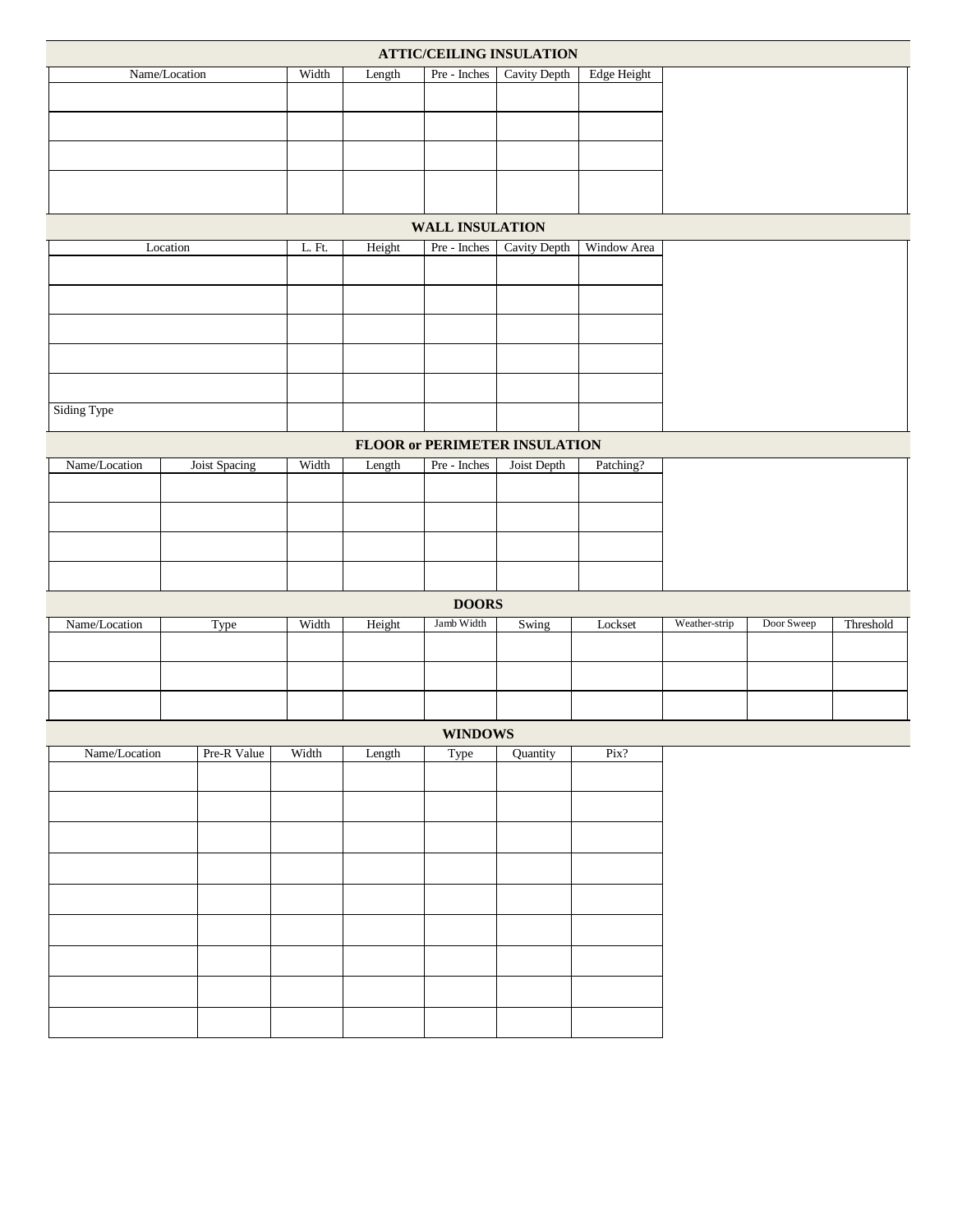| <b>Estimator Checklist</b>                                                                                                     |  |  |  |  |
|--------------------------------------------------------------------------------------------------------------------------------|--|--|--|--|
| Checked and verify all attic insulation levels. (Verify additions, dormers, etc. if possible.)                                 |  |  |  |  |
| Checked for electrical hazards in attics, knee walls, crawlspaces, etc. (knob and tube wiring?)                                |  |  |  |  |
| Checked and verify wall insulation levels. Verify insulation levels in additions, try not making assumptions                   |  |  |  |  |
| Checked insulation levels of foundation walls interior and exterior in crawlspaces etc. Can insulation be applied to interior? |  |  |  |  |
| Condition and R-values of doors verified. Good storm door existing? Door in buffered zone? R values less than .85 need photo   |  |  |  |  |
| documentation.                                                                                                                 |  |  |  |  |
| Verified all windows have at least two panes of glass and verified integrity of windows. R values less than .85 need photo     |  |  |  |  |
| documentation.                                                                                                                 |  |  |  |  |
| Lightbulbs on 2 or more hours a day                                                                                            |  |  |  |  |
| Refrigerator make/model or date verified.                                                                                      |  |  |  |  |
| Smoke and CO detectors. (Minimum of 1 per floor and within 15 ft. of bedrooms.)                                                |  |  |  |  |
| Is dryer venting sufficient. (Rigid or semi-rigid metal and have good vent with damper on exterior).                           |  |  |  |  |
| Exhaust fans are vented to exterior with good venting and damper.                                                              |  |  |  |  |
| Pipe Insulation and/or Water heater jacket needed?                                                                             |  |  |  |  |
|                                                                                                                                |  |  |  |  |
|                                                                                                                                |  |  |  |  |

| <b>Diagnostic checklist</b>                                                                                                |  |
|----------------------------------------------------------------------------------------------------------------------------|--|
| Verified cfm of home.                                                                                                      |  |
| Pressure pan check on ductwork outside of envelope.                                                                        |  |
| Room to room test on rooms with suspected high room pressures.                                                             |  |
| Combustion analysis on furnace and water heater. (Pictures taken)                                                          |  |
| Is worst case necessary pre-wx. (noticeable issues, rental property, etc.)                                                 |  |
| Ashrae needed? Filled out on back of diagnostic sheet. (bathrooms noted, windows in bathrooms, cfm of fans verified, etc.) |  |
|                                                                                                                            |  |
|                                                                                                                            |  |

| <b>File Checklist</b>                                                             |  |  |
|-----------------------------------------------------------------------------------|--|--|
| Lead sheet filled out?                                                            |  |  |
| Historic information sent or documented age.                                      |  |  |
| Purchase orders for materials written out signed and sent to appropriate vendors. |  |  |
|                                                                                   |  |  |
|                                                                                   |  |  |